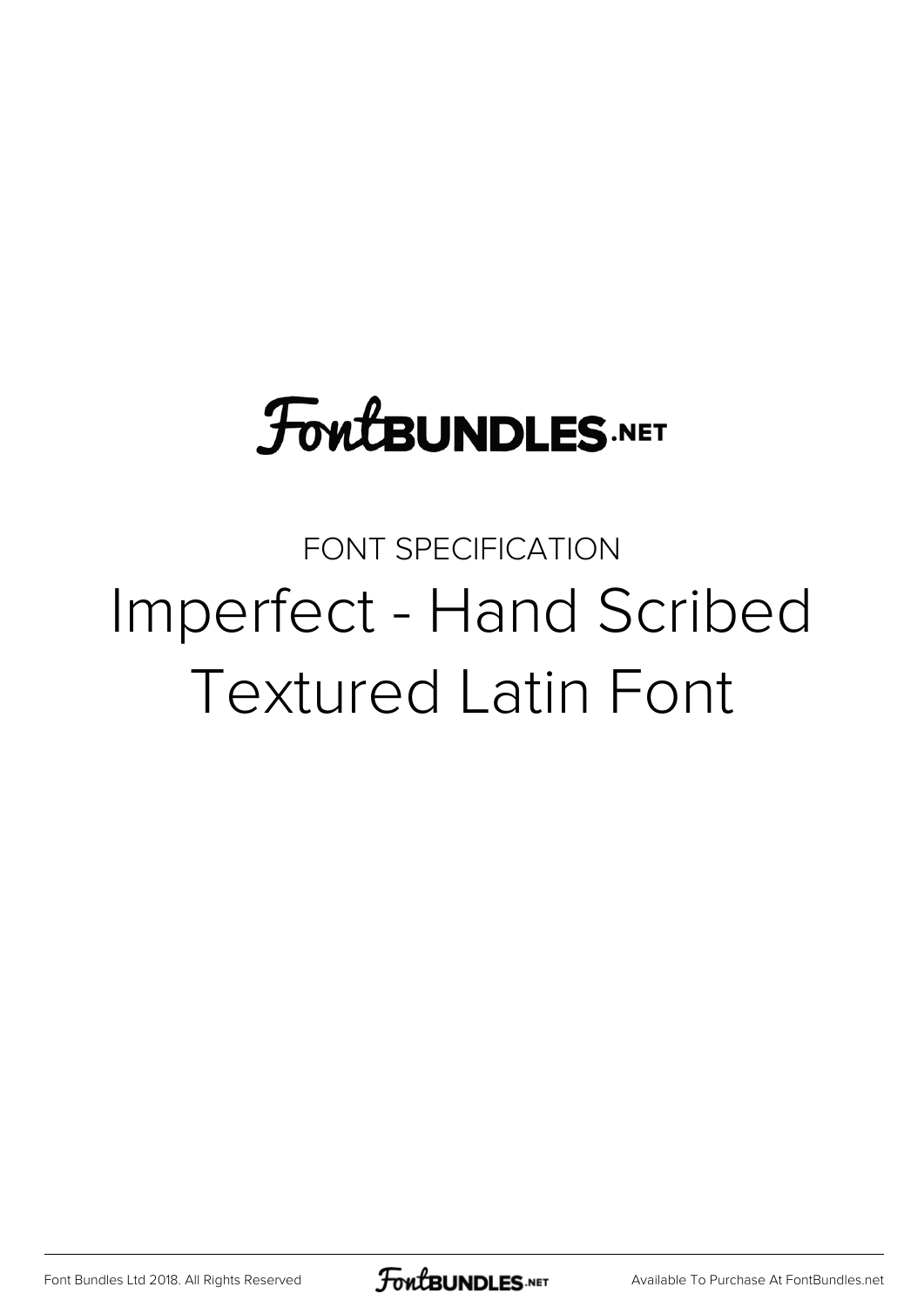#### Imperfect - Regular

**Uppercase Characters** 

### ABCDEFGHTJKLMNOPORSTUVWXY  $\overline{Z}$

Lowercase Characters

## abcdefghijklmnopqrstuvwxyz

**Numbers** 

#### 0123456789

Punctuation and Symbols



All Other Glyphs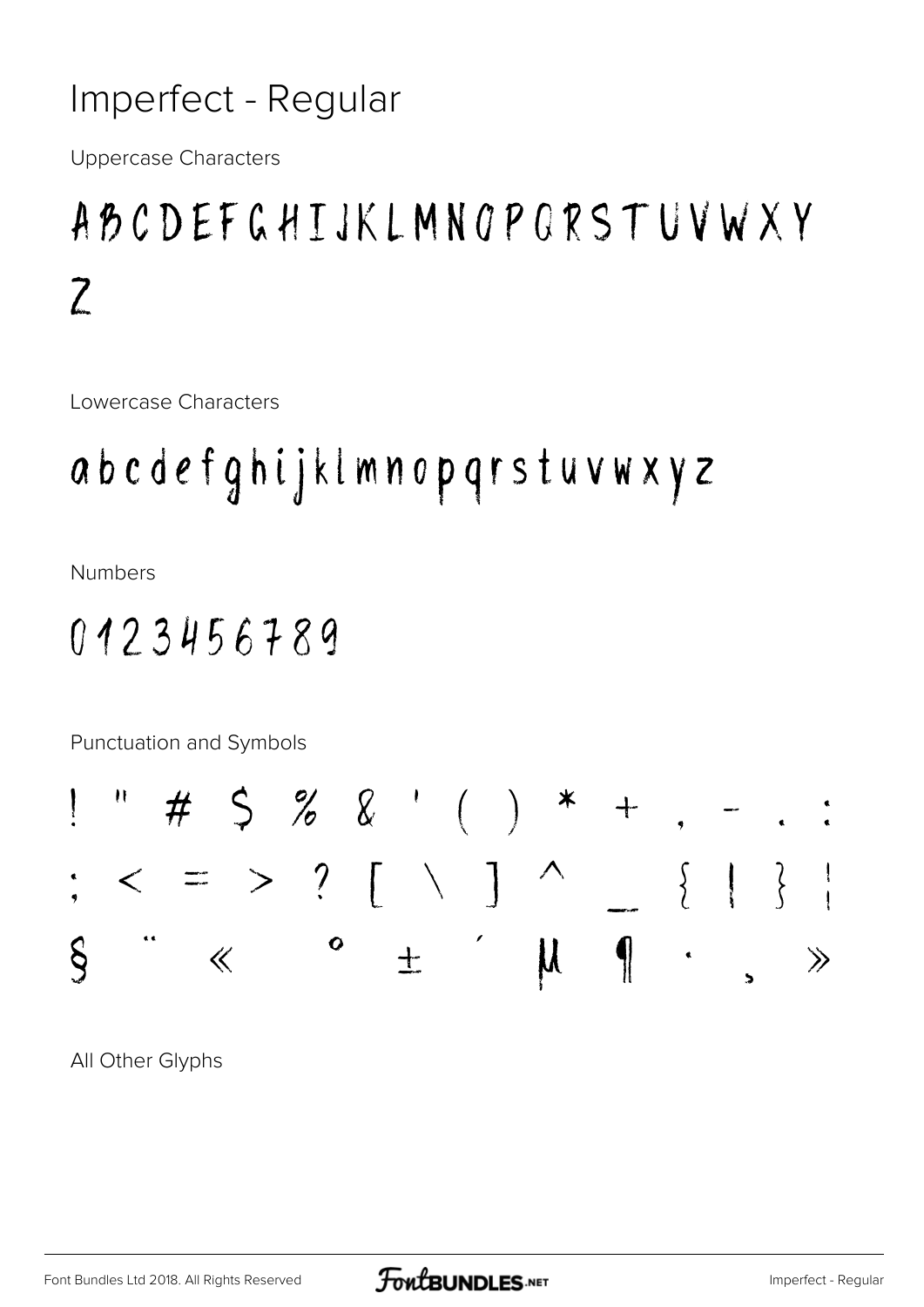|  |  |  | $\begin{array}{ccccccccccccccccc} \hat{A} & \hat{A} & \hat{A} & \hat{C} & \hat{E} & \hat{E} & \hat{C} & \hat{C} & \hat{C} \end{array}$                                                                                                                                                                                                 |  |
|--|--|--|----------------------------------------------------------------------------------------------------------------------------------------------------------------------------------------------------------------------------------------------------------------------------------------------------------------------------------------|--|
|  |  |  | $\hat{0} \qquad \ddot{0} \qquad \times \qquad \dot{U} \qquad \ddot{U} \qquad \dot{V} \qquad \qquad \dot{0} \qquad \hat{0}$                                                                                                                                                                                                             |  |
|  |  |  | $\ddot{a}$ $\zeta$ $\acute{e}$ $\ddot{e}$ $\ddot{e}$ $\acute{e}$ $\acute{e}$ $\acute{e}$ $\acute{e}$ $\acute{e}$ $\acute{e}$ $\acute{e}$ $\acute{e}$ $\acute{e}$ $\acute{e}$ $\acute{e}$ $\acute{e}$ $\acute{e}$ $\acute{e}$ $\acute{e}$ $\acute{e}$ $\acute{e}$ $\acute{e}$ $\acute{e}$ $\acute{e}$ $\acute{e}$ $\acute{e}$ $\acute{$ |  |
|  |  |  | $\div$ ú ü ý Ă ă Ą ą Ć                                                                                                                                                                                                                                                                                                                 |  |
|  |  |  | $\acute{c}$ $\check{c}$ $\acute{c}$ $\check{D}$ $\acute{d}$ $\theta$ $\acute{d}$ $\theta$                                                                                                                                                                                                                                              |  |
|  |  |  | $\check{E}$ $\check{e}$ $\acute{L}$ $\acute{L}$ $\acute{L}$ $\acute{L}$ $\ddot{+}$ $\acute{N}$                                                                                                                                                                                                                                         |  |
|  |  |  | $\acute{\textbf{n}}\qquad \acute{\textbf{N}}\qquad \acute{\textbf{n}}\qquad \acute{\textbf{0}}\qquad \acute{\textbf{0}}\qquad \acute{\textbf{0}}\qquad \acute{\textbf{R}}\qquad \acute{\textbf{r}}\qquad \acute{\textbf{R}}\qquad \acute{\textbf{r}}$                                                                                  |  |